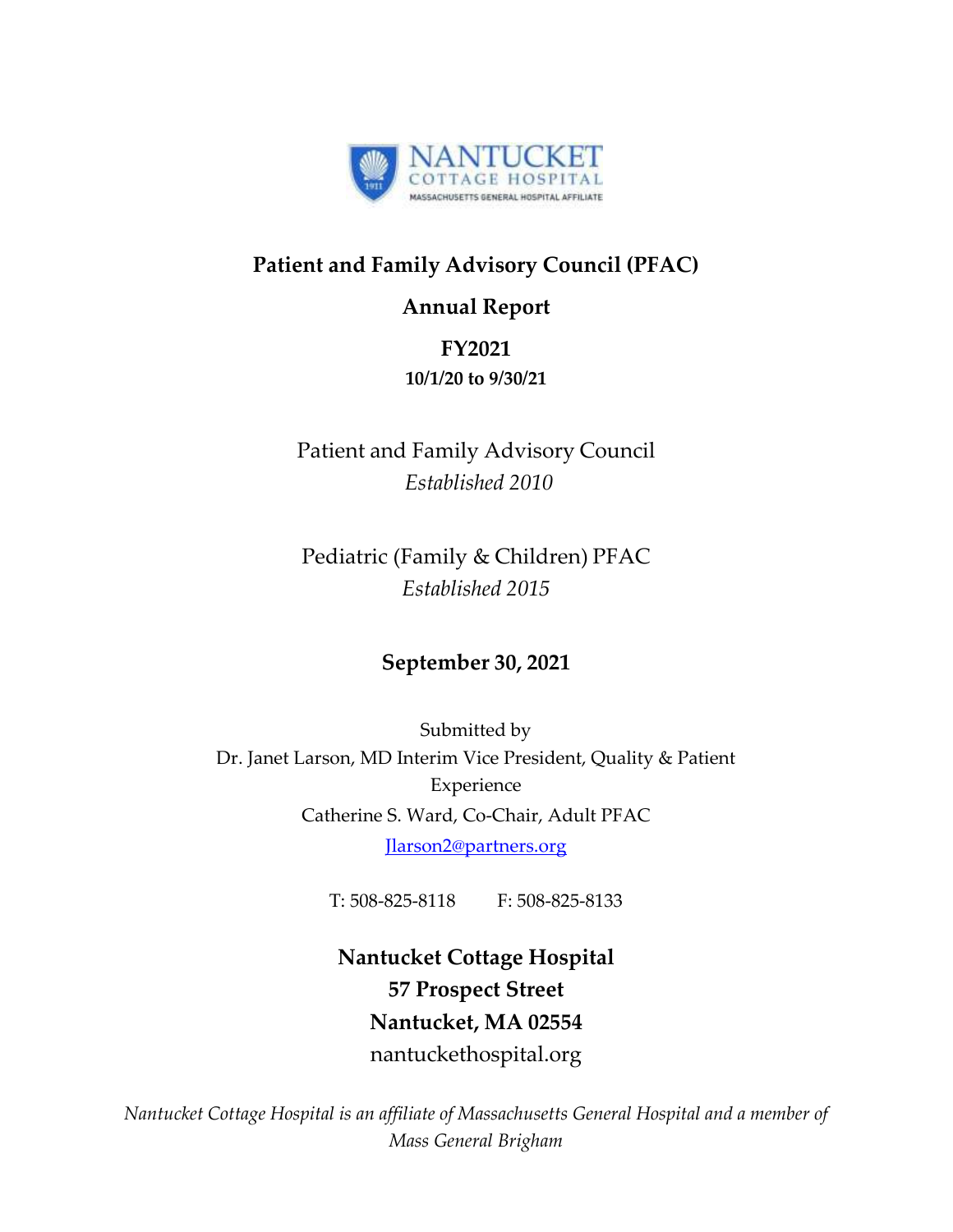

## General Information about Nantucket Cottage Hospital

Nantucket Cottage Hospital is a community hospital located on an island 30 miles south of Cape Cod and the Massachusetts mainland. NCH delivers a broad range of health care services under unique circumstances: serving a year-round population of approximately 17,000 residents, as well as accommodating a seasonal influx which significantly increases the size of the community. During the 2020-2021 season; due to the desire of many people to begin travel again, it has been estimated that approximately 100,000 people were on the island during the summer months. Founded in 1911, Nantucket Cottage Hospital remains the sole licensed medical facility on the island. In 2019, Nantucket Cottage Hospital opened the doors of the first new hospital building for the island community in more than 60 years. The new 14-bed, 106,000 square foot hospital, made possible entirely by community donations, completely replaced the former facility that was constructed in 1957. The new hospital offers stateof-the-art equipment with expanded outpatient services and increased capacity for inpatient care and surgery. The opening of the new hospital also affords patients a central location for all their health care needs, including primary, emergency, and specialty care, as well as diagnostic testing.

### Purpose of the Councils

The Adult and Pediatric Patient and Family Advisory Councils (PFACs) at Nantucket Cottage Hospital function for the purpose of listening to patient and family member perspectives; providing a forum for sharing information among hospital staff, patients and their family members; sharing information about hospital initiatives; and collaboratively developing programs, policies and services to improve the quality and safety of patient care.

The Councils serve as a sounding board for initiatives the institution deems important in order to achieve and maintain balance among the priorities of caregivers, patients and their family members.

Their involvement includes but is not limited to, patient and provider relationships, quality improvement initiatives, patient education on safety and quality matters, how to navigate in tele-medicine, access to healthcare, andpolicies that address the handling of confidential patient information to the extent allowed by state and federal law.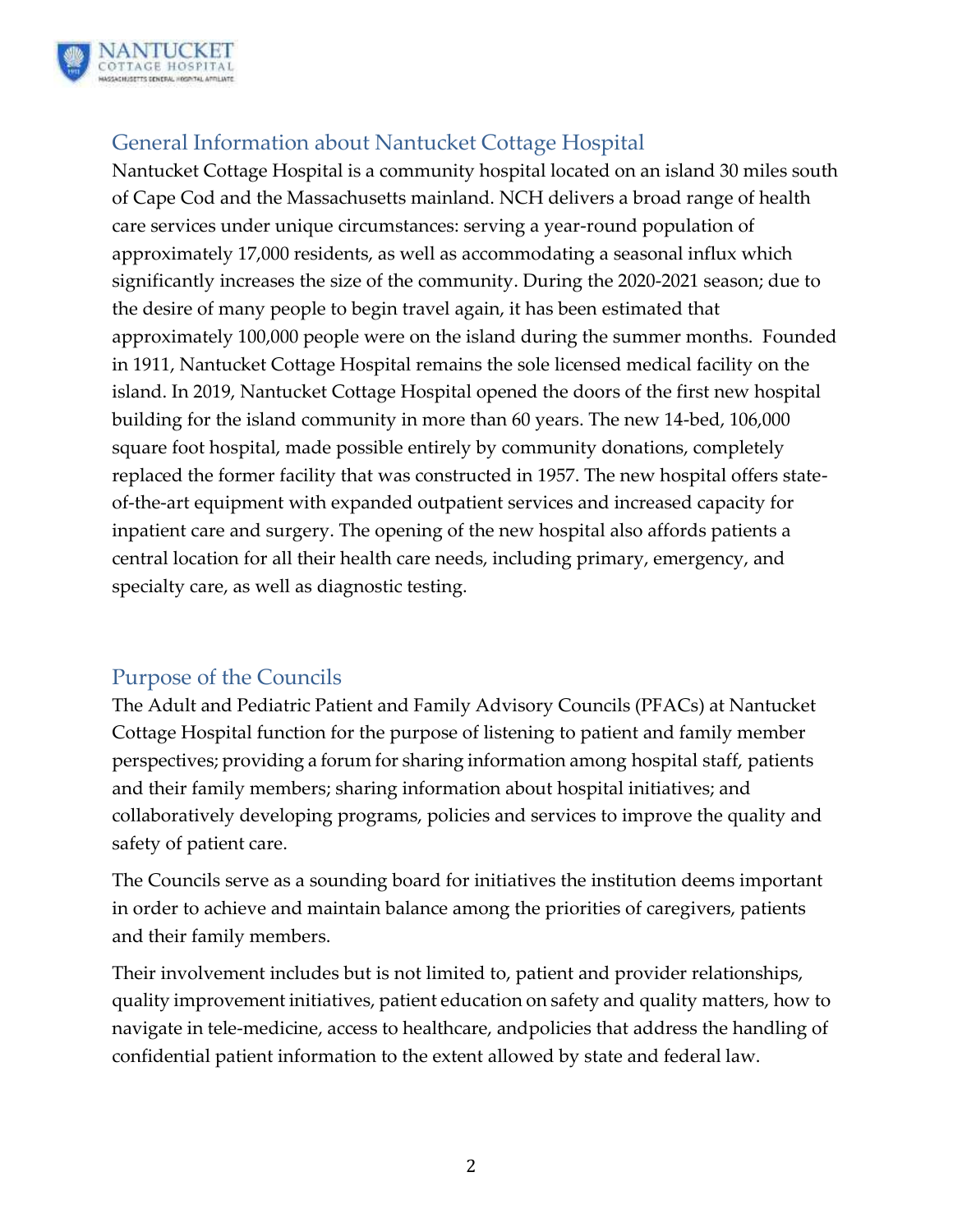

## Organization of the Councils

The Patient Family Advisory Councils (PFAC) at Nantucket Cottage Hospital have two major focus areas, Adult/General Health and Pediatric Health. PFAC and Pedi-PFAC combined have a total of 48 members, 32 members are volunteers from the community and 16 members are hospital staff, exceeding the Massachusetts regulation that at least half of the total membership are patients, former patients or family members of patients.

Council membership is comprised of patients, family members, NCH staff, members of hospital leadership and the Board of Trustees, as well as NCH Advisory Council members. Members from both Councils participate on several of Hospital committees including:

- Emergency Preparedness
- Medical Staff
- Board of Trustees
- Advisory Council
- Quality Committee
- The NCH Experience Team
- Information Technology/Information Systems Steering
- NCH Blue Coats Volunteers
- Maternal Child Health Committee
- Community Health Initiative
- Patient Care Advisory Council
- Environment of Care Committee

The Council continues to review publicly reported quality information (Perception of Care and Quality reports) and helps to identify areas in need of improvement, and suggestions on steps for the improvement. This collaboration with PFAC and NCH has helped to drive improvement of patient experience scores.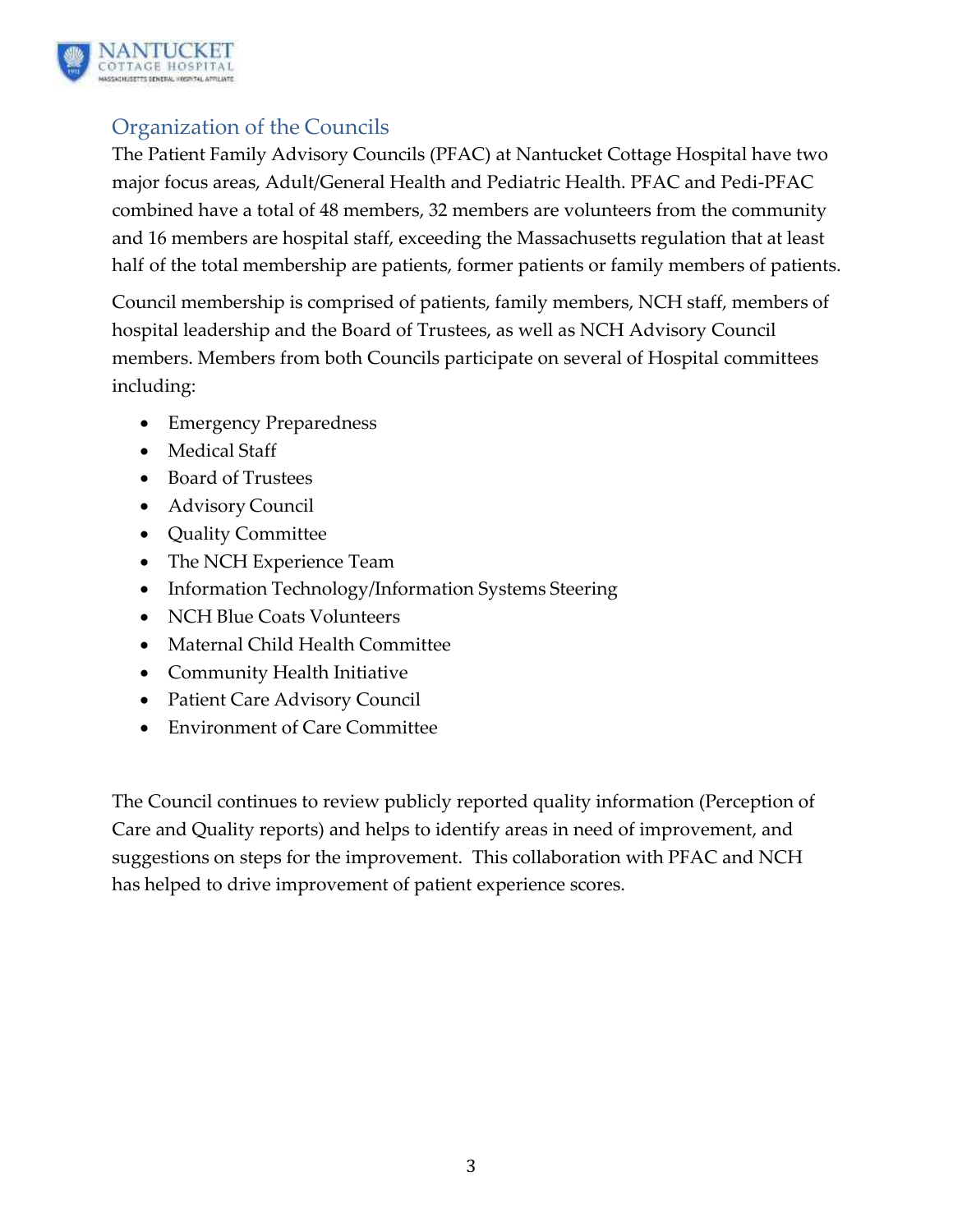

The Council consists of interested individuals throughout the island community and has representation from year-round as well as seasonal residents. Members are recruited on an ongoing basis using word of mouth, recommendations from existing members, applications attached to the annual reports on the hospital web site, and staff contact with community-based organizations. A priority for our PFAC is assuring the membership has appropriate and diverse representation from the community we serve. Recently, the Mass General Brigham system partnered with National Research Corporation (NRC) as our Patient Experience Survey vendor. The real time surveys of our patients at NCH also allows us to identify patients who express desire to become involved with the hospital. PFAC can screen for their level of interest through our revised PFAC interview guide.

With the onset of the COVID-19 pandemic in March 2020 many adjustments were made to the hospital setting which required our PFAC to creatively modify their involvement and partnership with NCH. The Nantucket community and NCH have continued to collaborate very closely to decrease community spread of the coronavirus. As part of that effort the PFAC groups continued to meet on a regular recurring basis via Zoom to assure community needs were being met and community voices were being heard. Meeting times were determined to maximize PFAC member participation. Although in person conferences have been suspended over this time period, NCH has historically paid for the attendance of our PFAC members at statewide PFAC conferences and will continue to do so when appropriate. Occasionally, children attend meetings for the Pediatric PFAC meetings to support parent participation.

The Adult/General PFAC's co-chair is one of the Vice Chairs of the Hospital Board of Trustees. The chair position for the Pedi PFAC is currently vacant. The Hospital's Quality Committee is responsible for the oversight of the PFACs. This is accomplished by quarterly reports to the NCH Quality committee which then reports out to the PCAC and the Board of Trustees.

The PFACs meet at least six times per year. Sub-committees and ad hoc task forces meet as necessary. PFAC agendas are developed by staff with input from members and are distributed by email prior to each meeting. Input into agenda items is solicited either during the meetings or via email prior to the next meeting. The agenda for future meetings is set at the preceding meeting. Although PFAC tries to be proactive in planning agendas, sometimes topics will be added during the meeting in response to the urgency of the subject matter.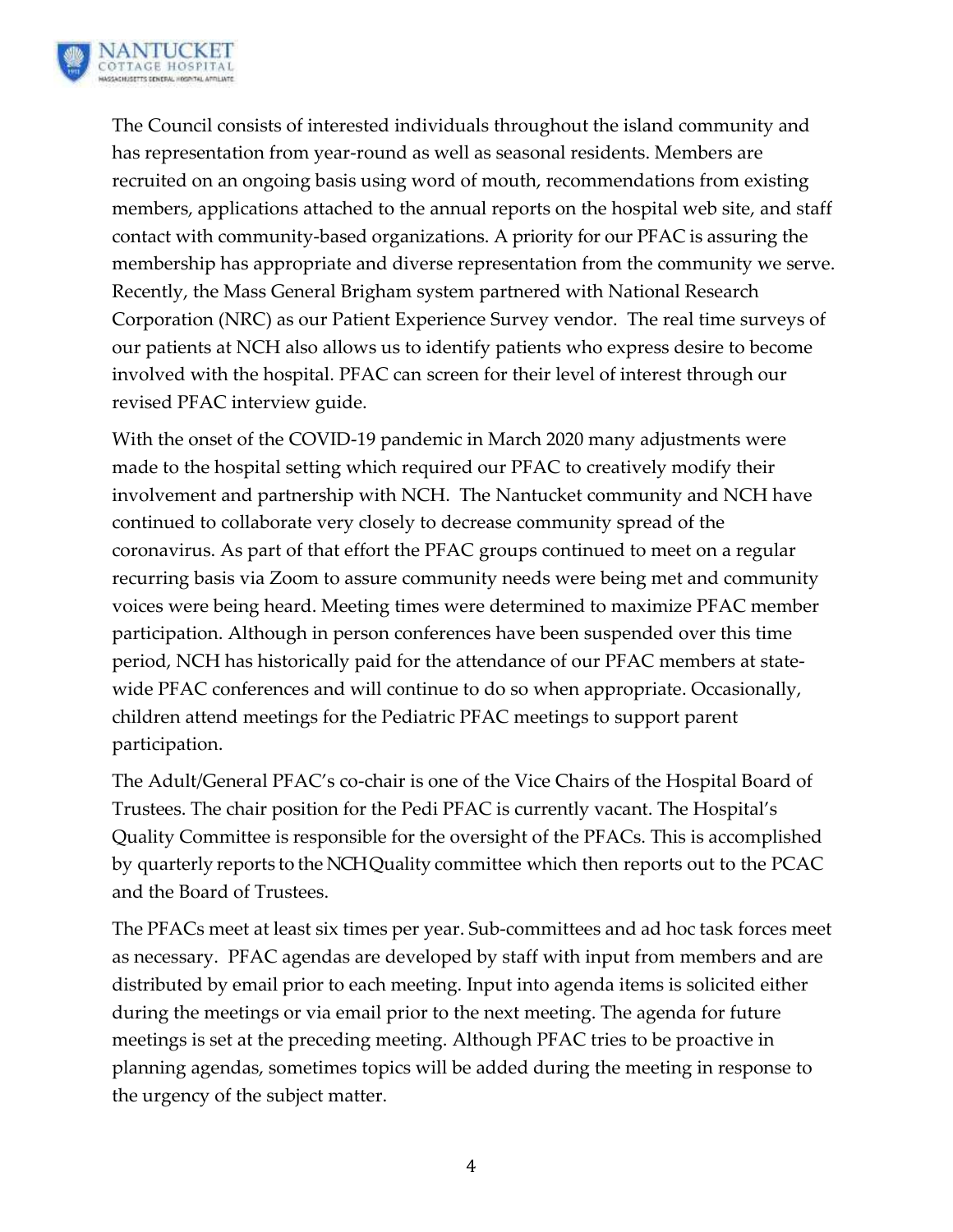

## Community Representation and Diversity

Census data shows Nantucket's adult population to be predominately white, with white, non-Hispanic/Latino residents making up 85.2% of the recorded adult population. While Nantucket's residents are predominately white, local experts assert that the true diversity on Nantucket is underrepresented by Census data. Specifically, we believe there is an underreported Hispanic population on Nantucket, which census data shows as 4.2% of the adult population. The demographic data for public school enrollment on Nantucket paints a much more diverse portrait, with 36.1% of students registered as Hispanic/Latino, 9.4% African American, and only 48.5% of the student body identified as white, non-Hispanic/Latino. Additionally, the population identifying as white is also more ethnically diverse than the raw statistics indicate, with a significant population of second-generation Bulgarians and Russians. See below for a comparison of Nantucket public schools versus Massachusetts.



#### Figure 2: Public School District Enrollment 2020 - 2021

Since 2000, according to the census the recorded year-round population for Nantucket has grown 17.3% to 11,168 residents, significantly outpacing growth rates for Massachusetts as a whole, which stands at 7.9% growth in the same recorded period. While significant as is, residents and statisticians on Nantucket have long acknowledged that this census population is not necessarily reflective of the actual population of Nantucket which, when accounting for a growing seasonal influx of residents as well as residents not captured in census data, is likely significantly higher than the recorded population, leading to an even higher growth rate than what census data points to. Meeting the healthcare needs of our increasing population has been a priority for the PFAC as we try to assure timely equitable access for all our year-round residents and seasonal visitors.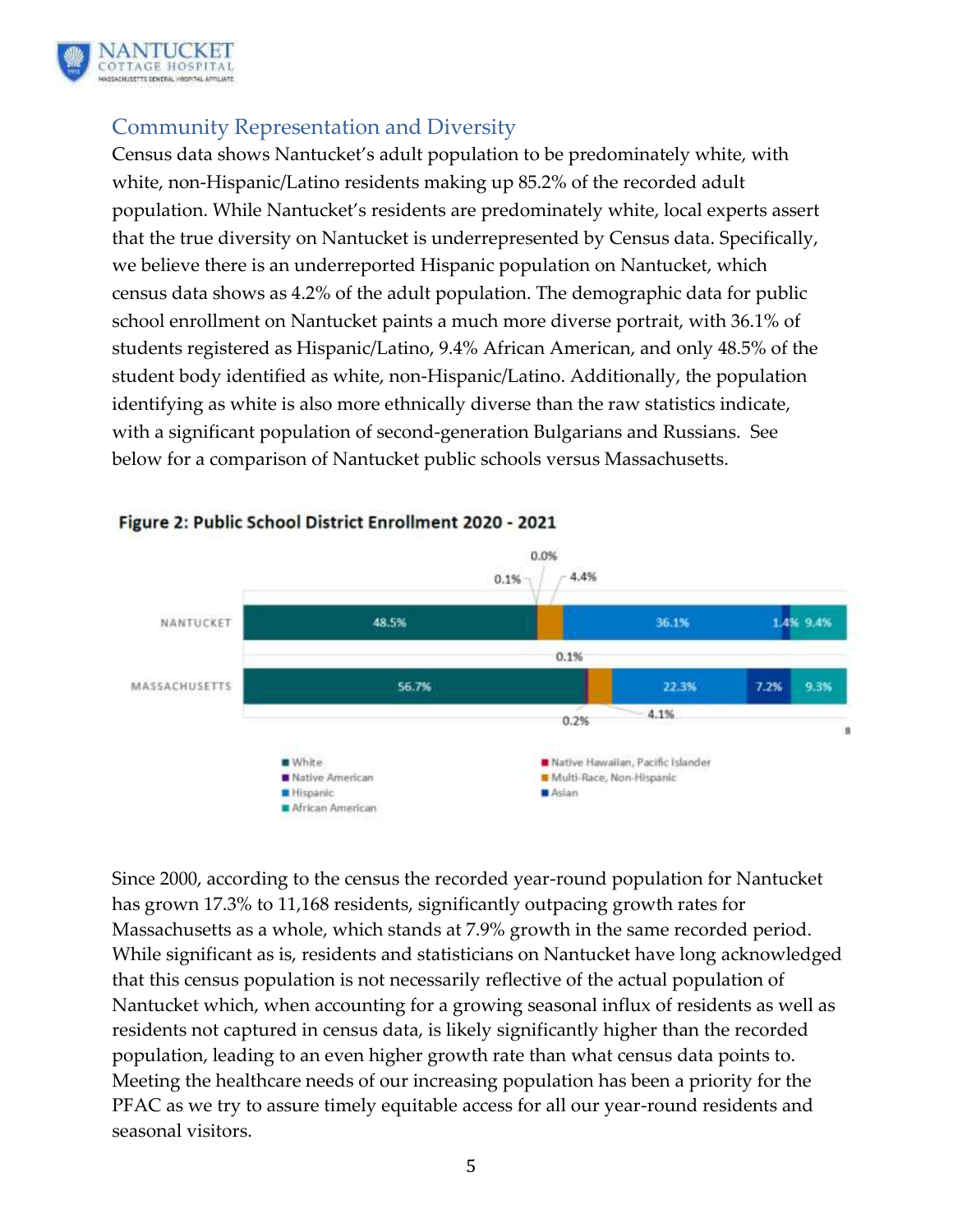

During our most recent Community Health Needs Assessment, 7.4% of individuals on Nantucket reported that they did not have reliable access to food during 2019. In addition, Nantucket County has a greater number of residents without health insurance when compared across Massachusetts. Again, PFAC was engaged in these issues and worked with NCH leadership to identify ways NCH could partner with community resources. During the COVID pandemic, the hospital worked with the town to ensure COVID testing and vaccinations were easily accessible and available to all of Nantucket residents.

| <b>Population without</b><br><b>Insurance</b> |      | Adults <65 Children <19 | <b>White</b><br>alone | Black alone Asian alone any race |       | Hispanic/Latino, |
|-----------------------------------------------|------|-------------------------|-----------------------|----------------------------------|-------|------------------|
| <b>Massachusetts</b>                          | 4.0% | 1.0%                    | 2.3%                  | 4.4%                             | 3.1%  | 5.3%             |
| <b>Nantucket County</b>                       | 5.0% | 2.0%                    | 4.8%                  | 1.5%                             | 12.7% | 11.4%            |

## Orientation and Continuing Education

Orientation for new members has been developed specifically for our PFACs and includes a review of Massachusetts law relating to PFACs and PFAC policies, member roles and responsibilities, as well as:

- Concepts of patient and family centered care;
- General hospital orientation;
- History of the PFAC and how it fits within the organization's structure to include information about the Hospital Board of Trustees and the Advisory Council;
- The role and expectation of members;
- Safety concerns related to patient, family and facility issues;
- Review of: PFAC policy, a Conflict of Interest disclosure: confidentiality policies, corporate compliance information; handling of complaints; Hospital Mission, vison and values; The Patients' Bill of Rights; harassment prevention policies; Notice of privacy Practice; (which addresses patients 'privacy rights and our confidentiality commitment) safety, emergency preparedness including fire drills.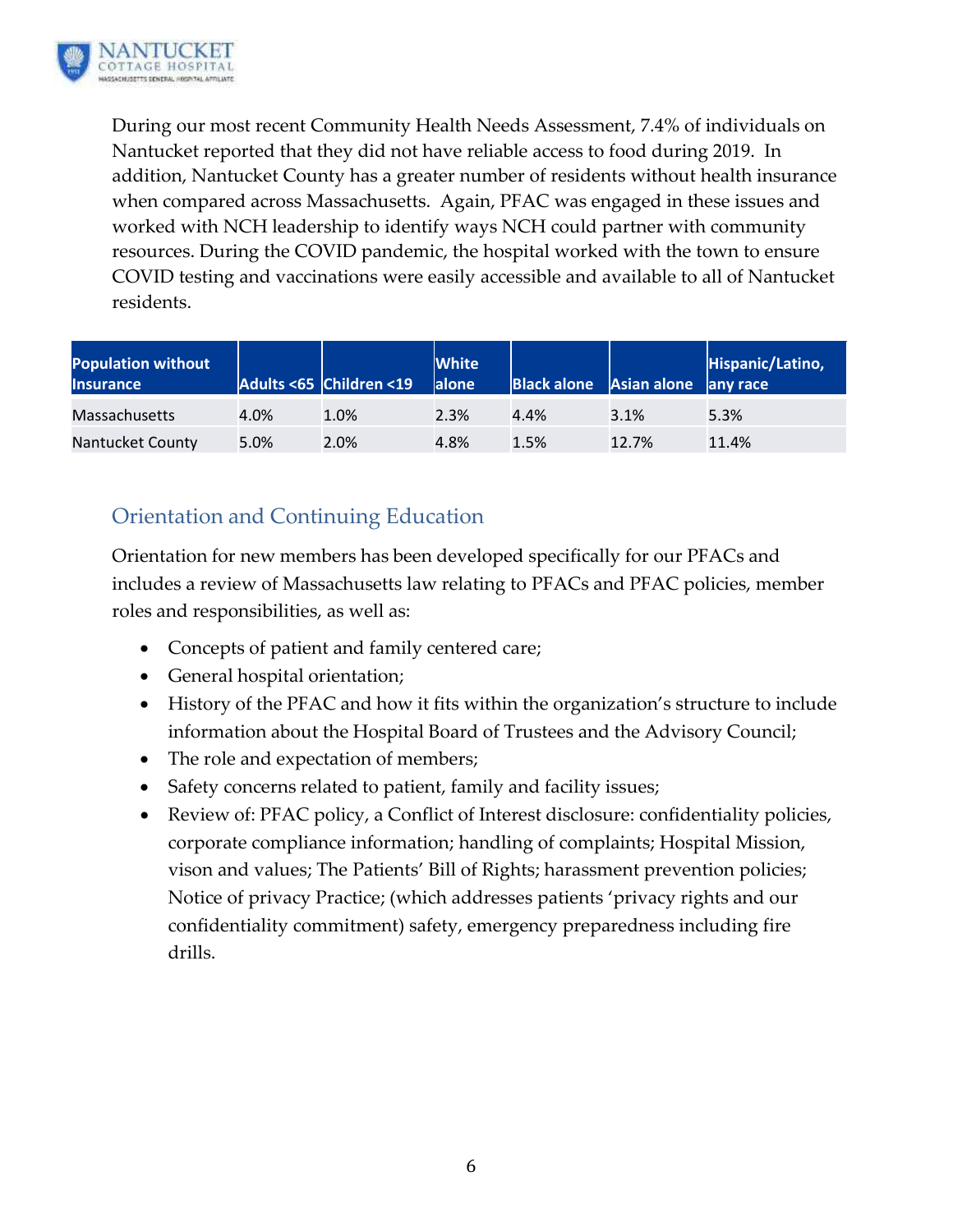

## FY21 PFAC Goals and Accomplishments

- **Review Perception of Care data and collaborate and recommend strategies with staffto have a positive impact on that perception:** Data is periodically presented to committee based for discussion and feedback. PFAC feedback about their understanding of the "why" behind the scores and comments has been incredibly insightful and useful for the hospital. NCH has a patient survey response rate lower than the rest of the MGB system. The PFAC has been brainstorming ways to increase our response date.
- **Collaborate with the Foundation to support the Adult Health Fair that included collaboration with Nantucket Council on Aging, NCH and Nantucket Council of Elder Affairs for the adult/geriatric population:** For FY21, A Health Fair was not held but rather a flu shot clinic where 110 patients were served with the help of volunteers from all three organizations.
- **Coordinate with the Foundation to stage the "Be Well" Health Fair targeting the pediatric population:** No Be Well Health Fair was held in 2021 due to the ongoing COVID-19 pandemic. The goal is to hold this event in the Spring of 2022.
- **Increase membership that is inclusive of the diverse community that represents Nantucket:** On-going 'word-of-mouth' recruitment efforts with interviewing done by the co-chairs.
- **PFAC members maintain knowledge on what services our organization provides:** Current members have been educated on all current services provided by NCH and are provided insights into our future strategic plans. PFAC members provide ongoing feedback related to these services as a voice of the community. Some of the PFAC suggestions have been implemented including starting a pet therapy program, training for patients to access Patient Gateway, and improved communication in the ED about follow up appointments. Some suggestions are still being considered but no action has taken place yet such as starting a cardiac rehabilitation program at NCH.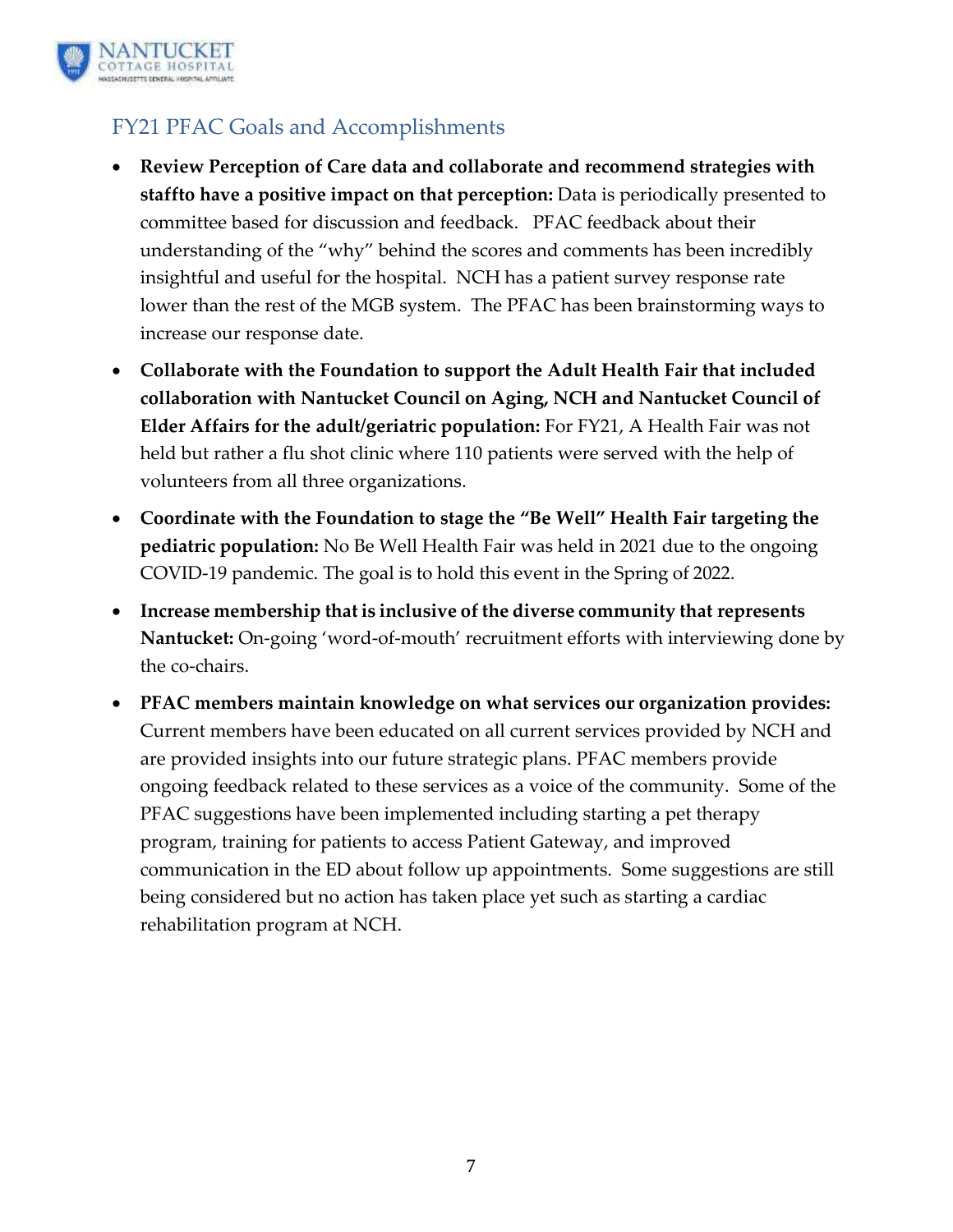

- **Hospital Website:** PFAC continually makes suggestions for updates to the NCH website. Feedback is provided to the Foundation, who maintains the website, and changes are made accordingly. For example, in FY21; the Pediatric PFAC group added and improved the information on the Labor & Delivery/ Birth Center section of the NCH Website.
- **Promote the Teal Pumpkin Project (FARE) to educate the community on making the Halloween holiday a safe event for all members of the community:** The Teal Pumpkin Project raises awareness of food allergies and promotes inclusion of all trick-or-treaters throughout the Halloween season. Placing a Teal pumpkin on the doorstep means there are non-food treats available, such as glow sticks or small toys. This simple act promotes inclusion for trick-or-treaters with food allergies or otherconditions. PFAC works with the Chamber of Commerce and in collaboration with stores on the island to include but not limited to the Stop & Shop, Island Variety, the pharmacies, fundraisers at Cisco Brewers and Health Fairs to bring awareness. The Teal Pumpkin could be placed on the doorstep of households or businesses. [https://www.foodallergy.org/education-awareness/teal-pumpkin](https://www.foodallergy.org/education-awareness/teal-pumpkin-)[project](https://www.foodallergy.org/education-awareness/teal-pumpkin-project)
- **Promote Car Seat Safety Day for the Community:** This event has been on hold, but with collaboration with the Nantucket Fire Department; Pedi PFAC intends to hold this event in Spring 2022.
- **Promote education to the community on the Patient Portal:** to be included in the Health Fair events with specific focus on education to the teen and elderly population which are two groups with low Patient Portal usage.
- **Pedi PFAC Task Force on Concussion Protocol**: Members of the committee are working on creating an education program that will include clinicians, coaches, trainers,and physical therapists. The goal is to educate about concussion protocol with an aim tostandardize the continuum of care for young people.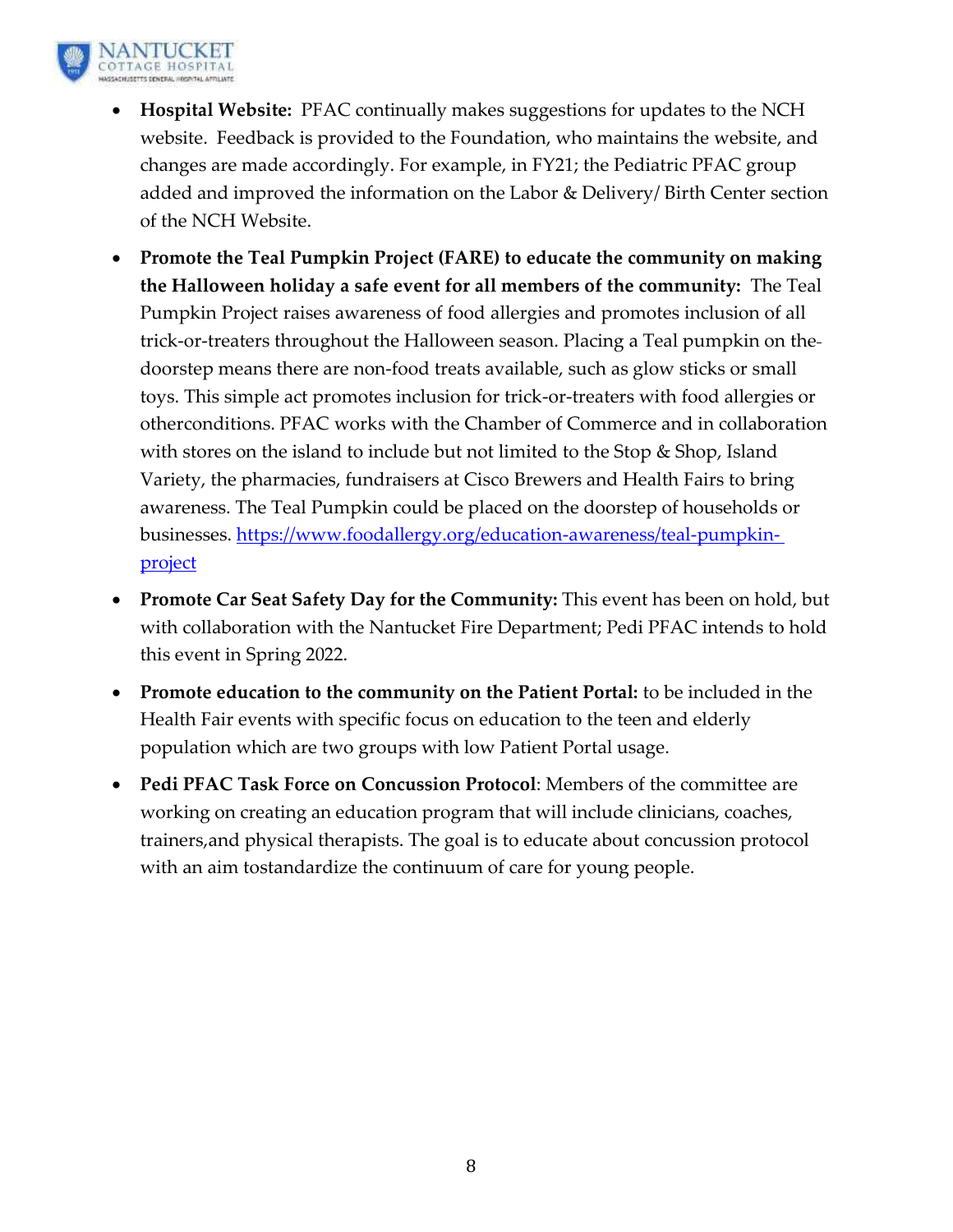

## Challenges

### Challenge 1:

Our PFAC continues to be challenged in recruiting diverse members from our community and having those members fully participate in PFAC activities. Diversity is not simply about race and ethnicity. The PFAC is also diverse from an age and experience perspective. There is a blend of young working members as well as retired members. This makes it challenging for those who work all day, try to maintain a family/home balance and then volunteer to serve on this committee. Additionally, this year has been particularly difficult to recruit new members due to COVID-19.

### Challenge 2:

During Fiscal Year 2021, with the COVID-19 pandemic still ongoing; the PFAC groups were not able to hold educational events as in past years. This was a challenge and proved difficult for members to stay engaged and excited about PFAC initiatives.

### *This annual report will be posted on the hospital web site [at this](https://nantuckethospital.org/about-us/leadership/boards-councils/patient-and-family-advisory-committee/) link*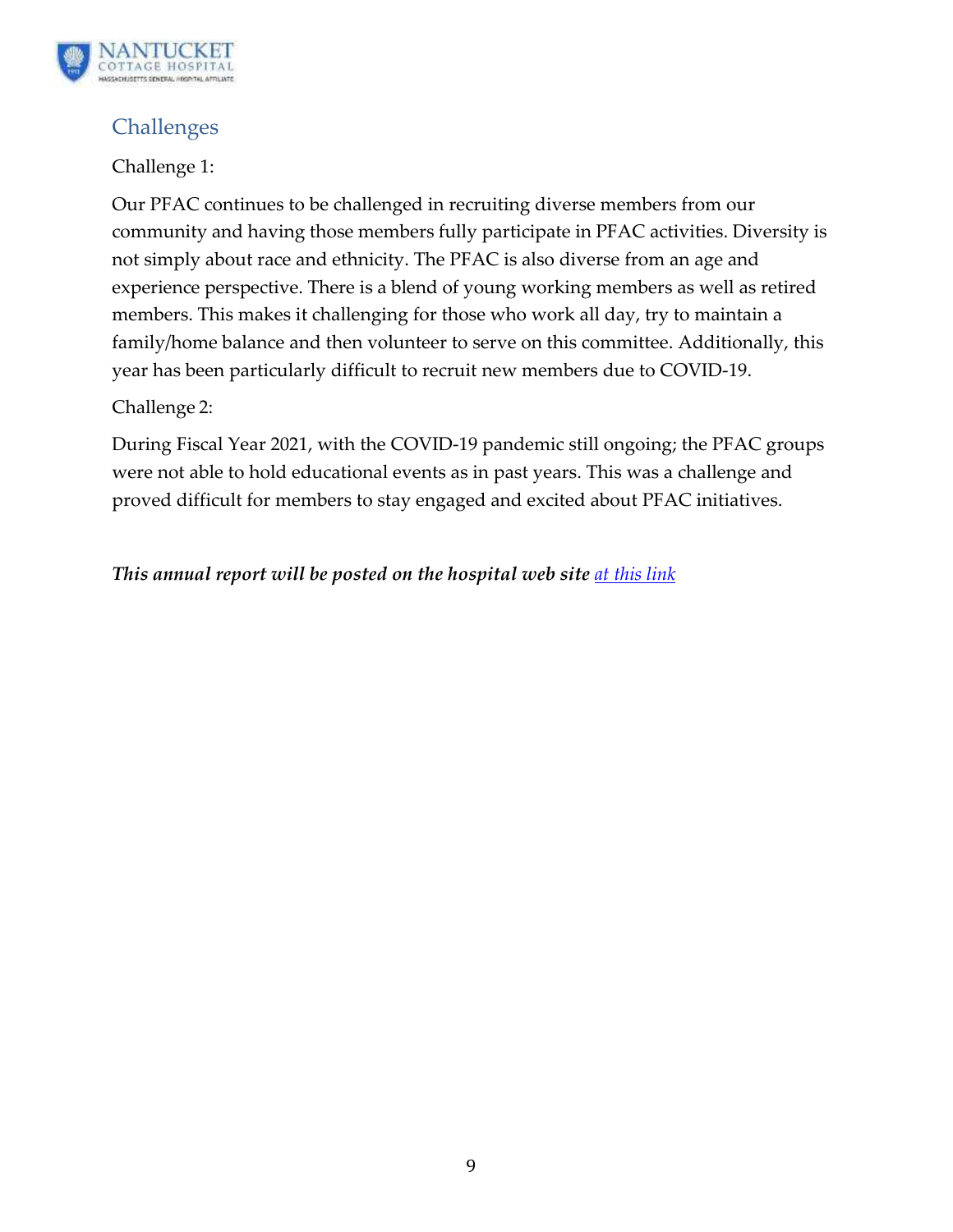

# Patient and Family Advisory Council (PFAC) **APPLICATION FORM**

*SAMPLE*

*(Please print)* **Name:**  (Last) (First) (MI) **Address:** (On-island) (Street) (City) (Street) (City) (State) (Zip) **Address:** (Off-island) (Street) (City) (City) (State) (Zip) **Preferred Method of Communication:** (*check preferred*) □ Phone □ Text □ Email **Phone: Email Address: Language(s) you speak: My care or my family's care provided at Nantucket Cottage Hospital includes:** *(check all that apply)*  $\Box$  Inpatient Hospitalization (an example is overnight stay for any reason)  $\Box$  Physician Practices (examples include walk in care or scheduled appointments)  $\Box$  Outpatient Services (examples include physical therapy (rehab), infusion, chemotherapy, same day surgeries, dialysis □ Emergency Department Care □ Other Programs, Departments or Services (Lab, Palliative Care, Imaging) □ New Hospital?

□ Old Hospital?